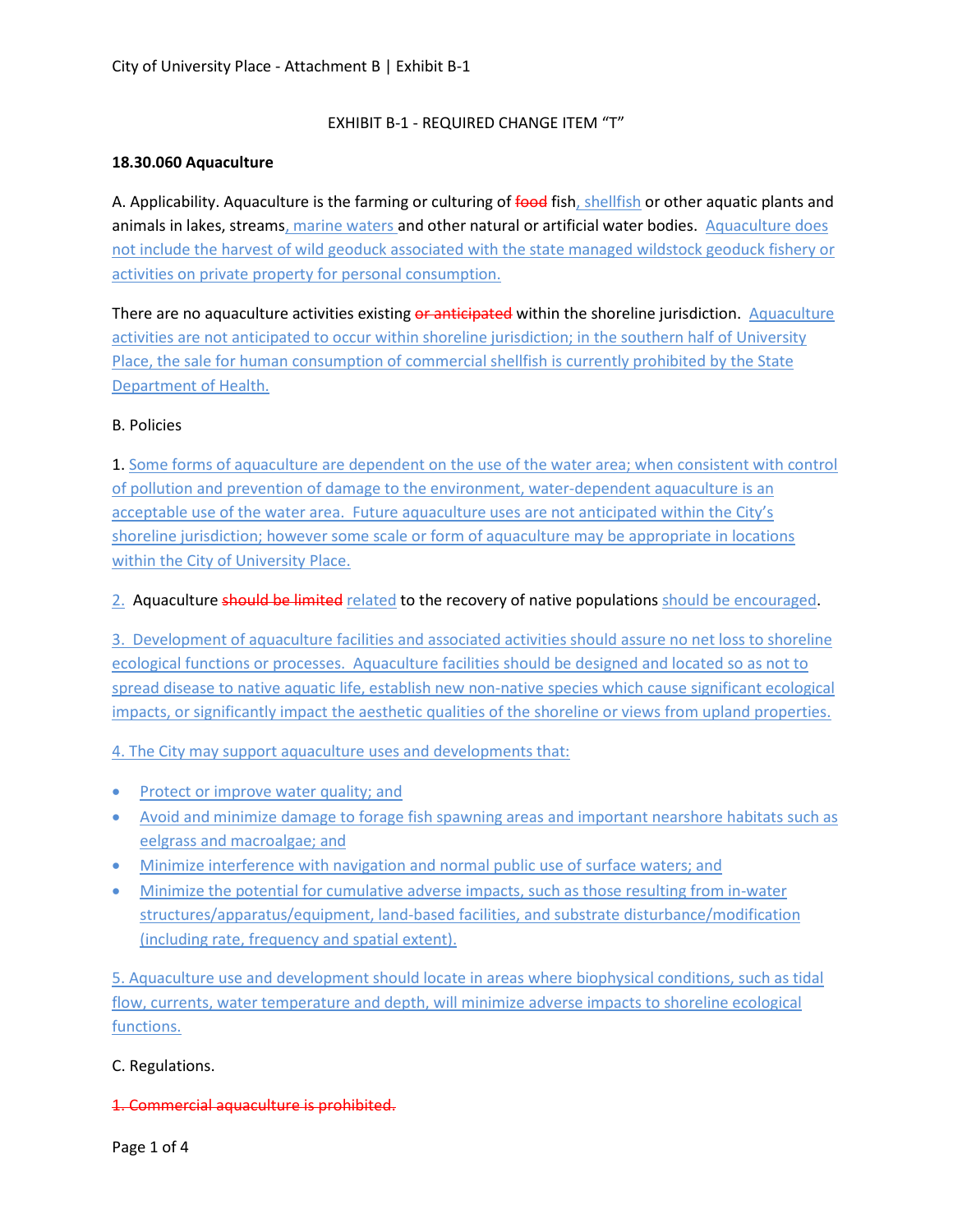21. Aquaculture for the recovery of native populations may be authorized when part of an approved restoration or habitat management plan and when it complies with the provisions of Section 18.25.070 of this Shoreline Program.

2. Aquaculture for the purpose of recovering native populations may be authorized when authorized by the Department of Fish and Wildlife and/or other state or federal agencies having jurisdiction. Fish hatchery facilities are a permitted use in all shoreline environment designations when they comply with all other applicable provisions of this Program.

3. Commercial shellfish and net pen/finfish aquaculture is prohibited in the Natural designation. In all other instances, commercial aquaculture shall be a conditional use.

4. Commercial aquaculture involving development of mini-seed nurseries, including those which use FLUPSY2 technology, are limited in size to those which can be installed in a marina slip or within an existing boathouse. No more than 10 percent of the slips at a marina shall be occupied by commercial aquaculture to ensure conflicts with existing water-dependent recreational uses are minimized.

5. Commercial aquaculture is allowed as a conditional use as outlined in Table 18.30.A where it can be located, designed, constructed, and managed to avoid all of the following:

- A net loss of shoreline ecological functions.
- Spreading diseases to native aquatic life.
- Adversely impacting native eelgrasses and macroalgae species.
- Significantly conflicting with navigation and public access.

6. Aquaculture facilities shall identify and use best management practices to minimize impacts such as light and noise from the construction and management of the facilities.

7. New aquatic species that are not previously cultivated in Washington State shall not be introduced into City waters without prior written approval of the Washington Department of Fish and Wildlife, including import and transport permits under WAC 220-76-100 and WAC 220-72-076.

8. Aquaculture wastes shall be disposed of in a manner that will ensure compliance with all applicable governmental waste disposal standards, including but not limited to, the Federal Clean Water Act, Section 401, and Chapter 90.48 RCW, Water Pollution Control. No garbage, wastes, or debris shall be allowed to accumulate at the site of any aquaculture operation.

9. The rights of treaty tribes to aquatic resources within their usual and accustomed areas shall be addressed through direct coordination between the project proponent and the affected tribe(s) through the permit review process.

10. Applicants shall include in their shoreline permit applications all information required by State and Federal permit applications for new and expanded aquaculture uses and development. Additional studies or information may be required by the City, which may include but is not limited to monitoring and adaptive management plans and information on ecological and visual impacts. For floating and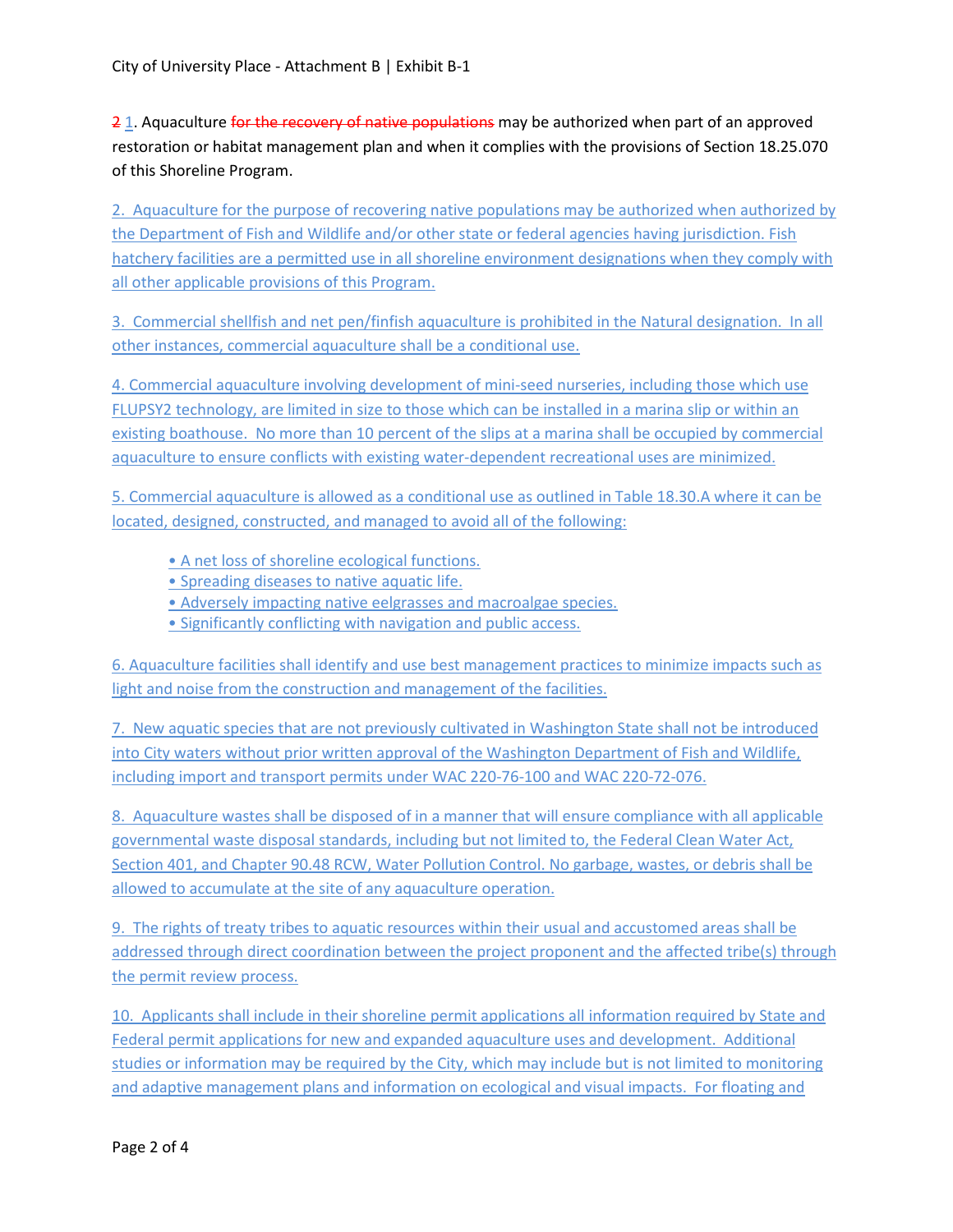above-water facilities, the City shall reserve the right to require that a visual impact analysis be conducted using a method approved by the City. Generally, the methods for identifying and analyzing potential visual and cumulative impacts will follow the principles in the *Aquaculture Siting* Study, Washington State Department of Ecology publication number 86-10-000 (October 1986).

11. Aquaculture structures and activities that are not water-dependent (e.g., warehouses for processing or storage of products and parking lots) shall be located landward of vegetation conservation areas and critical area buffers, and shall be located, designed and constructed to avoid and minimize detrimental adverse impacts to the shoreline.

12. Aquaculture activities and facilities shall be located where they do not adversely impact forage fish spawning areas, native eelgrass and microalgae species, or other critical saltwater habitats, priority species or species of concern, or habitat for such species as outlined in 18.25.070.D and E.

13. When a shoreline permit is issued for a new aquaculture use or development, that permit shall apply to the initial siting, construction, and planting or stocking of the facility or farm. Authorization to conduct such activities shall be valid for a period of five (5) years with a possible extension. After the aquaculture use or development is established under the shoreline permit, continued operation of the use or development, including, but not limited to, maintenance, harvest, replanting, restocking or changing the culture technique or species cultivated shall not require a new, renewed or revised permit unless otherwise provided in the conditions of approval or this Program. Permit revisions shall proceed in accordance with WAC 173-27-100. Changing of the species cultivated shall be subject to applicable standards of this Program.

# 14. A new permit is required when:

a. The physical extent of the use or development or associated overwater coverage is expanded by more than ten percent (10%) compared to the conditions that existed as of the effective date of this SMP. If the amount of expansion or change in overwater coverage exceeds ten percent (10%), the revision or sum of the revision and any previously approved revisions shall require the applicant apply for a new permit; or

b. The use or development proposes to cultivate a species not previously cultivated within University Place's jurisdictional waters; or

c. New chemicals not previously approved as part of the existing permit are proposed for use.

15. Floating/hanging aquaculture structures and associated equipment, except navigational aids, shall use colors and materials that blend into the surrounding environment in order to minimize visual impacts.

16. Aquaculture that involves significant risk of cumulative adverse effects on water quality, sediment quality, benthic and pelagic organisms, and/or wild fish populations through potential contribution of antibiotic resistant bacteria, or escapement of nonnative species, or other adverse effects on ESA-listed species shall not be permitted.